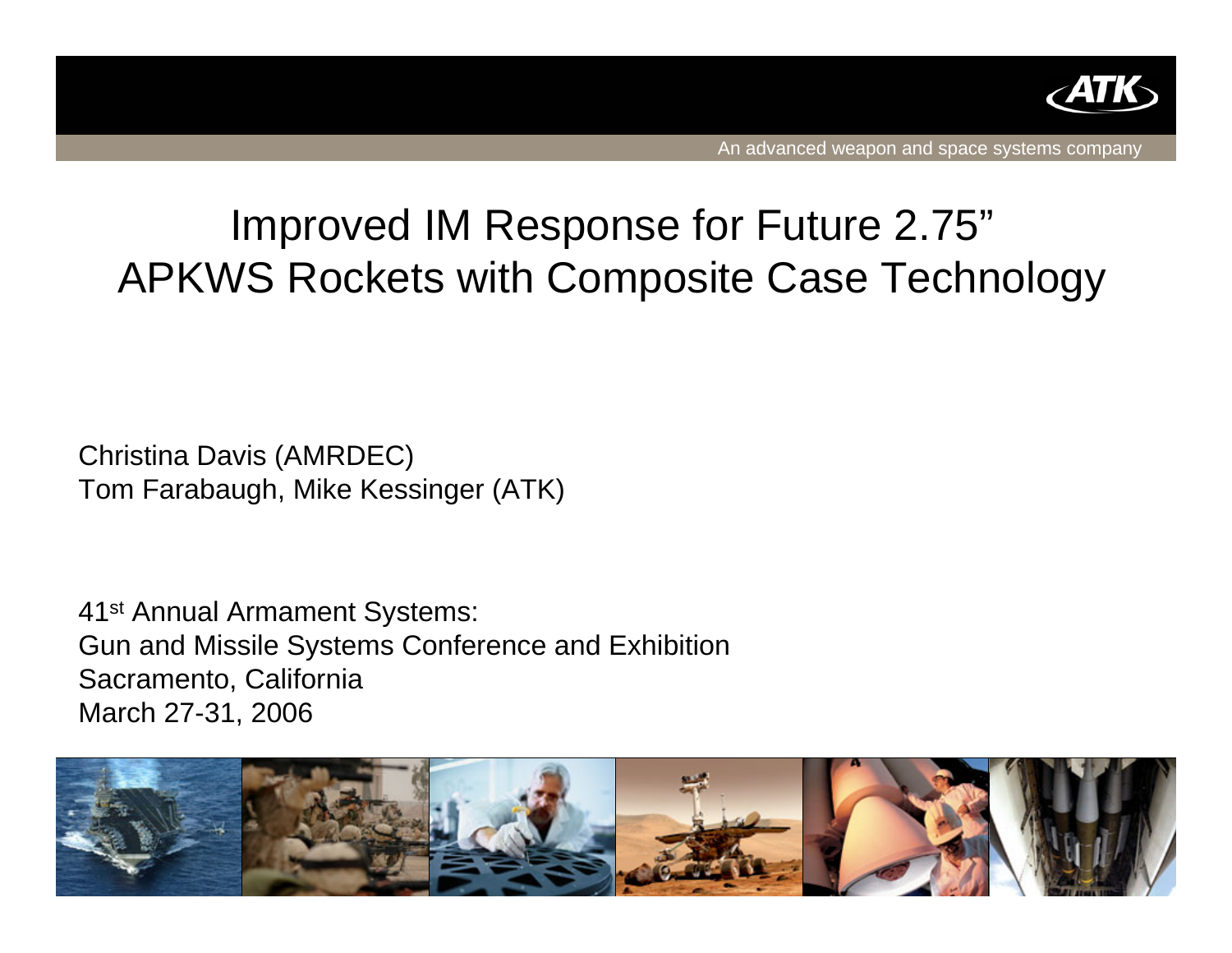# **ATK/Government CRDA Team Structure**

#### •**AMRDEC**

- Propulsion & Structures Labs
	- IM testing, nozzle design and spin tab testing, case design, support

#### •**ATK**

- Design, analysis, testing, Program support
- • **HST, Inc.**
	- High volume, low cost supplier





An advanced weapon and space systems company

- **Program: 2 year Cooperative** Research and Development Agreement (CRDA) for Improved Rocket Motor with focus on improvement to IM response
- **Success Criteria**: Demonstrate improved IM response in the 2.75" rocket motor by incorporating a composite case with the current propellant grain.

#### –**Test Plan:**

Static tests, Bullet Impact (.50 Cal), fragment impact (Army), Fast Cook Off

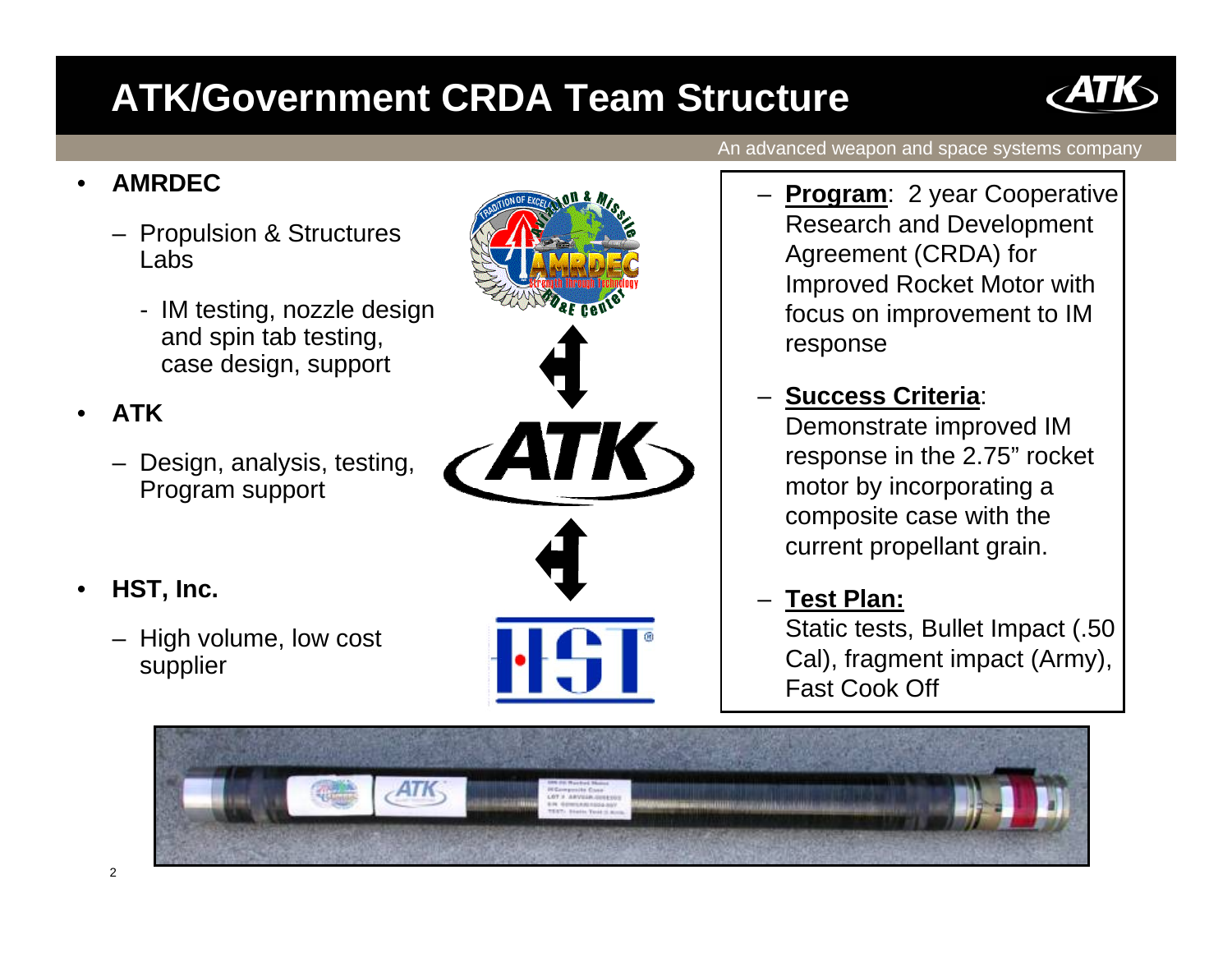

An advanced weapon and space systems company

#### **System/Motor Requirements**

- •No changes to launcher.
- $\bullet$ Performance within current MK66 rocket motor specification
- $\bullet$ Case stiffness equal to or better than current MK66 aluminum case
- $\bullet$  Center of Gravity location same as or further aft than current MK66 motor to match flight characteristics

#### **IM Improvement**

•Demonstrated improvement in IM response compared to current MK66 motor

# **CRDA Composite Case Was Designed To Be A CRDA Composite Case Was Designed To Be A "Drop In" Replacement For Current Aluminum Case "Drop In" Replacement For Current Aluminum Case**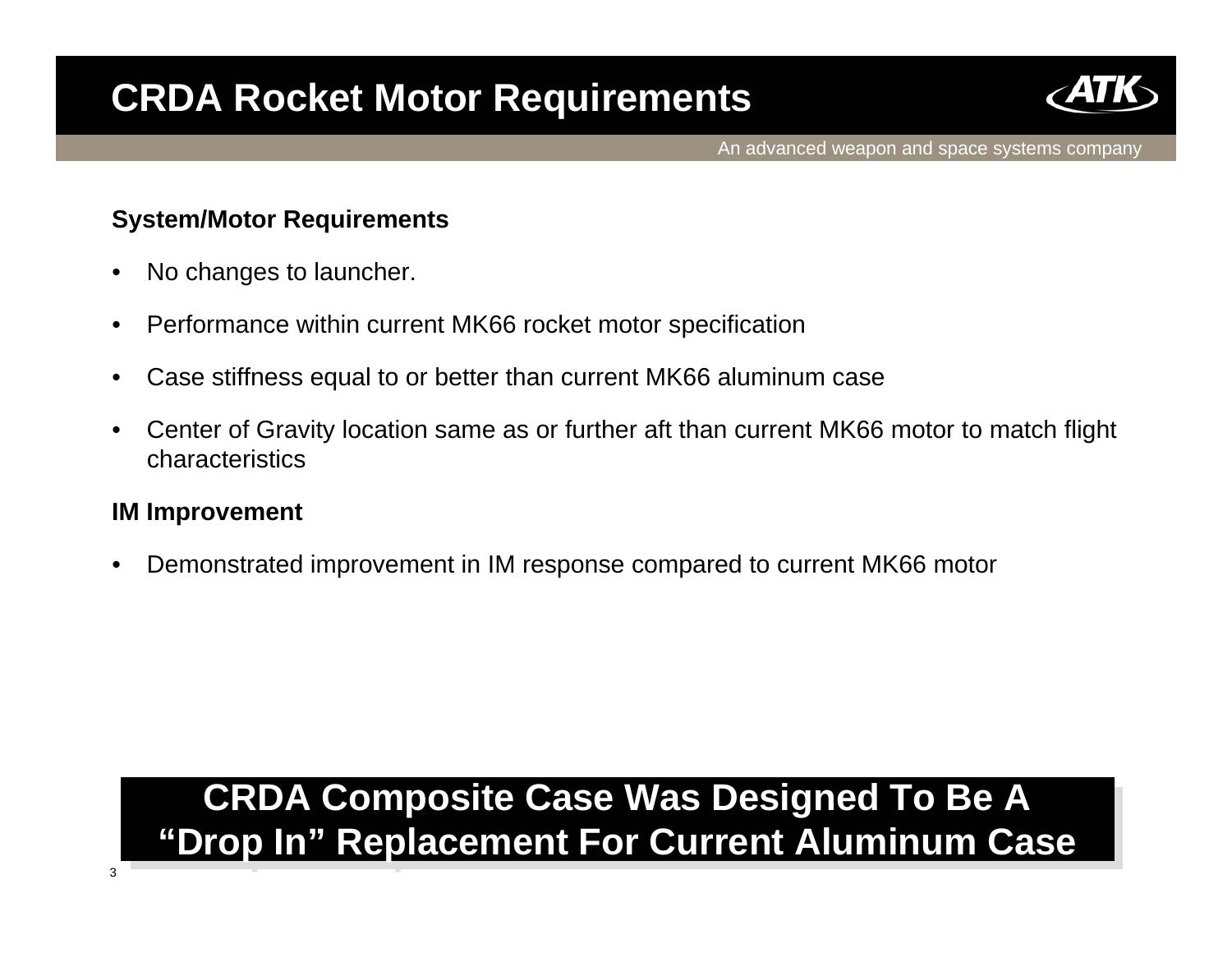4



### **Use Non-Development Item (NDI) Composite Case Technology with Cartridge-Loaded Grain**

- $\bullet$  The NDI program was a 2.75" rocket motor effort, circa 1998, where Thiokol (now ATK-Thiokol) demonstrated composite case technology using a case-bonded propellant grain.
- $\bullet$  The CRDA technical approach was to modify the NDI composite case design to accept the current cartridge-loaded propellant grain, with minimal changes to the rest of the rocket motor components.

### **Major Design Feature of the CRDA Composite Case is the Case Adapter**

- Provides best attachment interface from composite case to forward bulkhead warhead attachment and aft nozzle attachment.
- •Allows cartridge loading of current APKWS extruded propellant grain.

# **CRDA Composite Case Adapter Configuration CRDA Composite Case Adapter Configuration Maximizes Loadable Propellant Volume Maximizes Loadable Propellant Volume**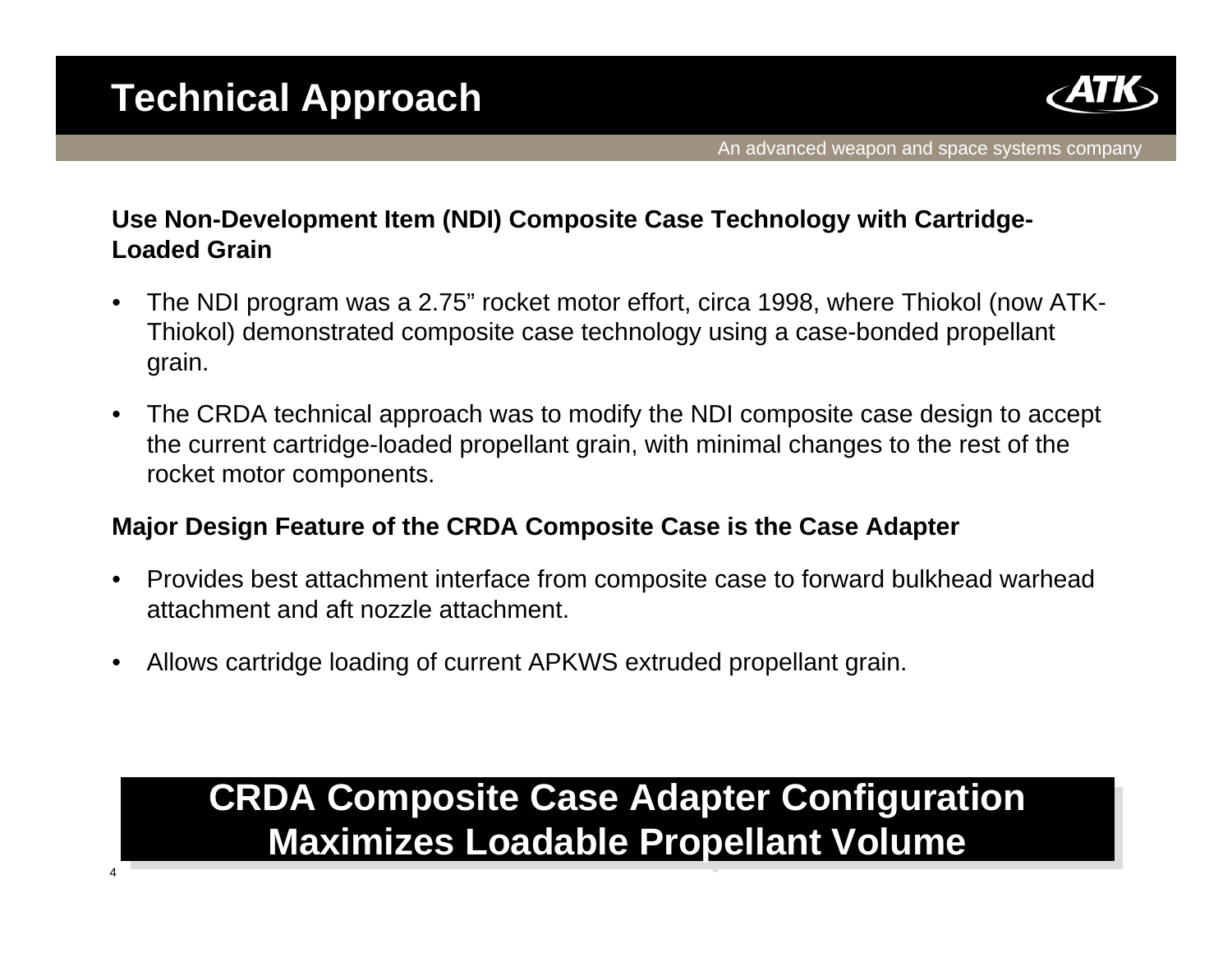



#### **Static Testing**

- •2 motors tested at +150°F, 2 at –50°F at Radford AAP, completed July 2005
- •4 motors tested at ambient, 4 at +150°f, 4 at –50°F at AMRDEC, completed Sept. 2005



Test Setup

• Standard AMRDEC 2.75"rocket static test fixture

#### Instrumentation

- High-speed video
- Thrust gauge
- Torque gauge
- Outer case thermocouples

**CRDA Composite Case Motors Performed CRDA Composite Case Motors Performed as Expected and Met MK66 Specifications as Expected and Met MK66 Specifications**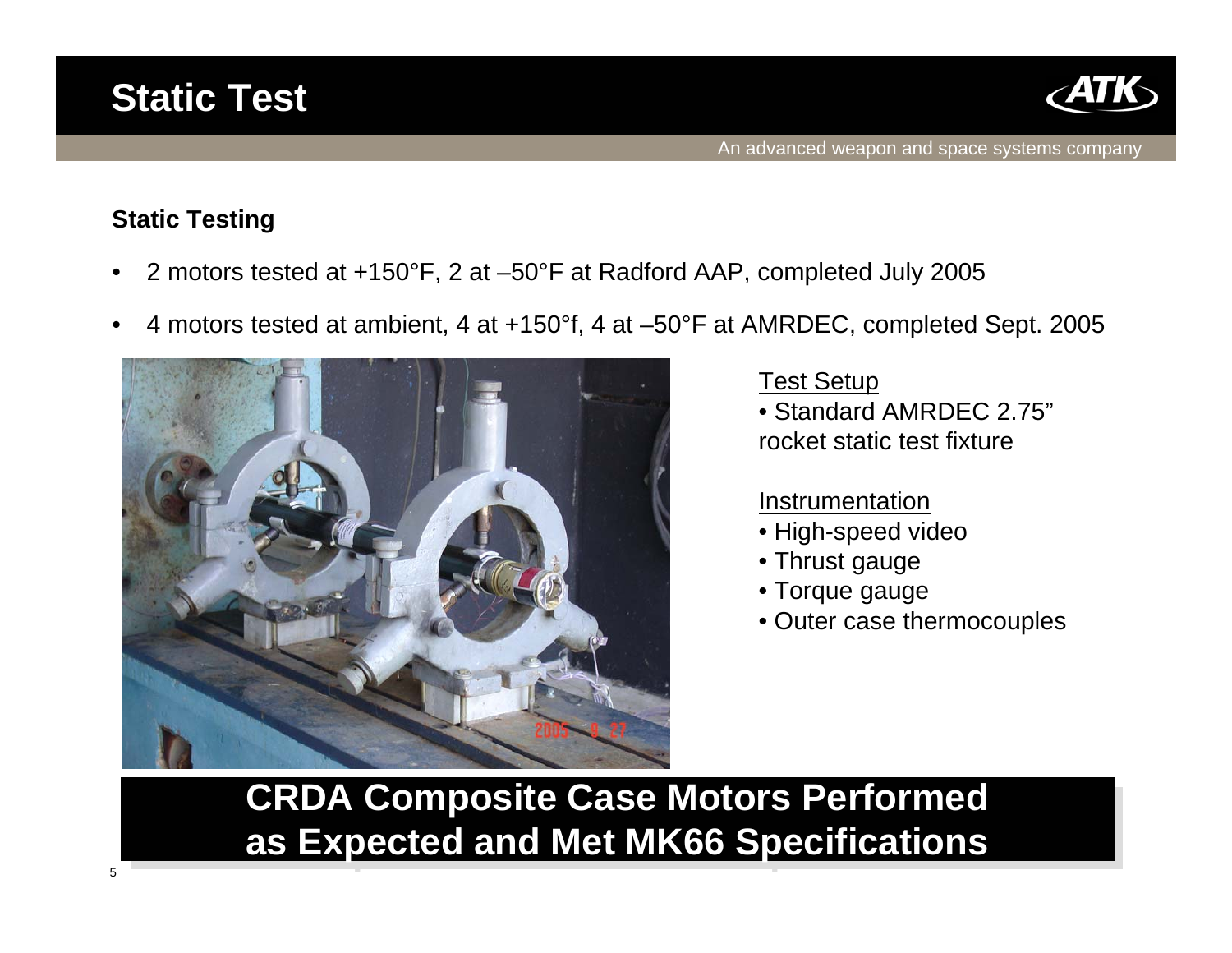## **Static Test – CRDA Motor Test Video**



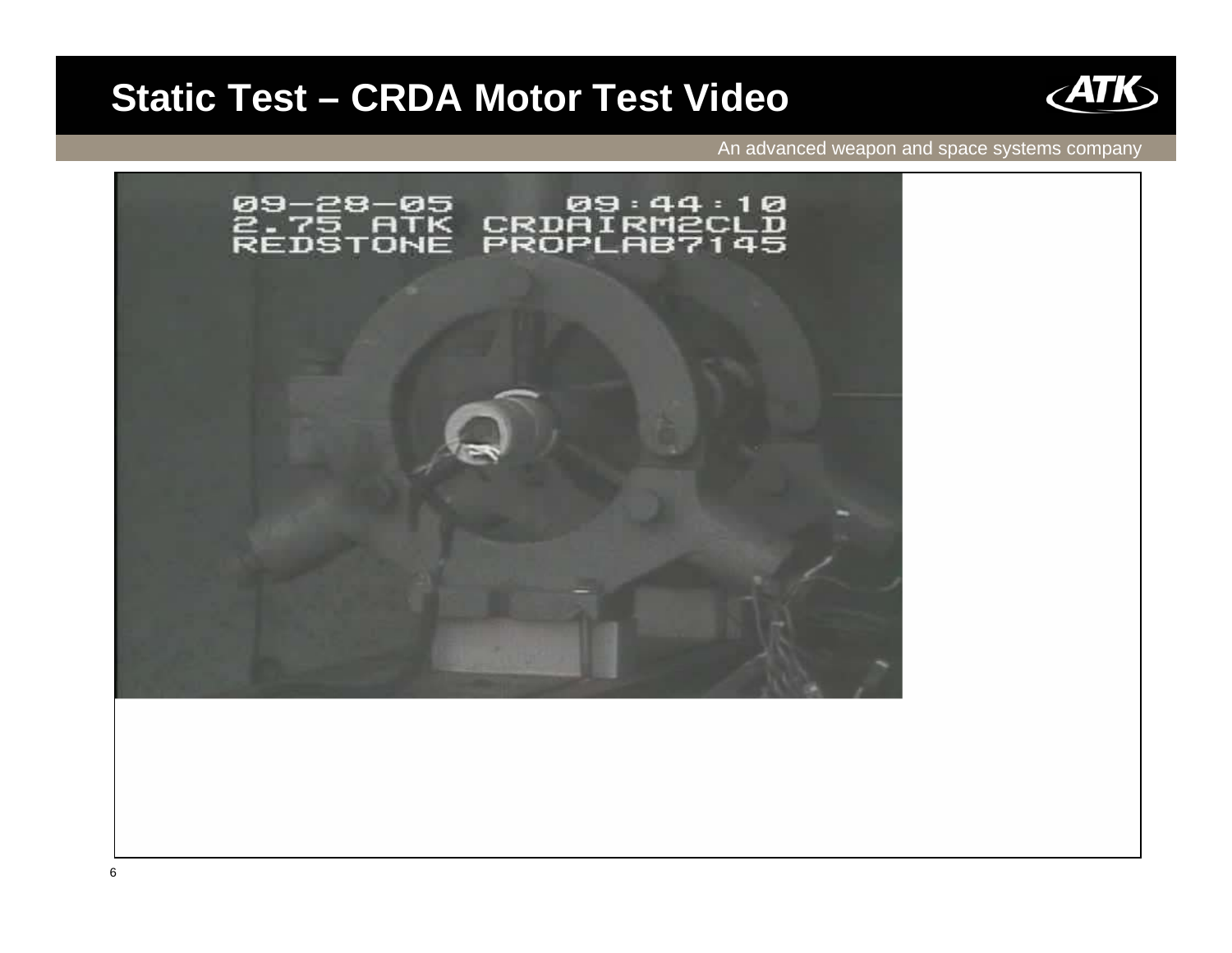# **IM Bullet Impact Test**



### **Bullet Impact Testing**

•2 CRDA Composite Case Motors + 2 MK66 Mod 2 Motors w/Aluminum Case



### Test Setup

- .50 Cal AP bullet at 2700 ft/s
- Rocket w/o warhead
- Target center of rocket motor
- Test unit lightly secured with band straps & foam blocks, but free to move after impact

### Instrumentation

- High-speed video
- Chronograph for bullet velocity
- Blast over-pressure gauges

**CRDA Motors Exhibited Same Response (Non-Propulsive Burning) as MK66 Mod 2 Motors**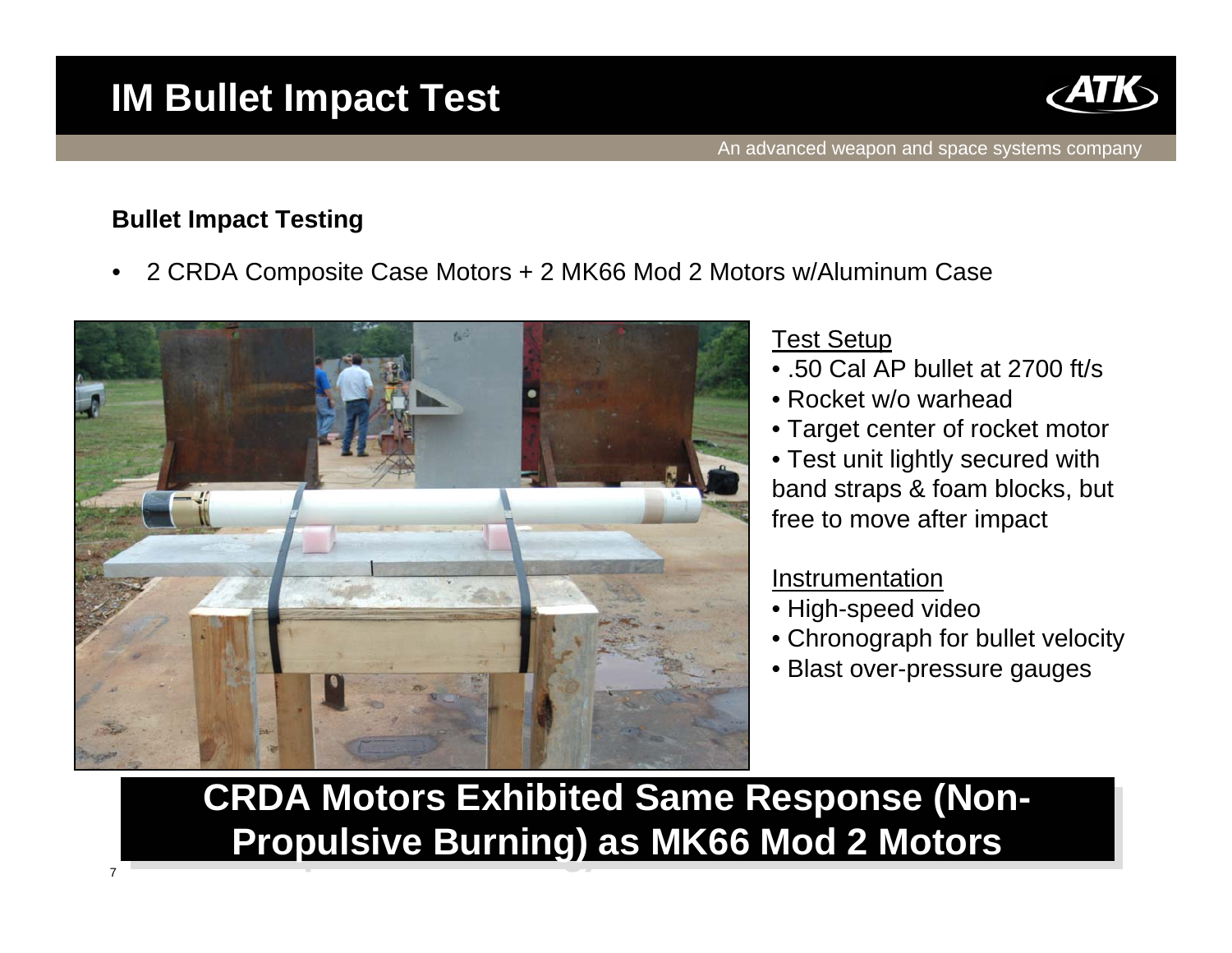## **IM Bullet Impact – MK66 Mod 2 Test Video**



An advanced weapon and space systems company



**No Picture**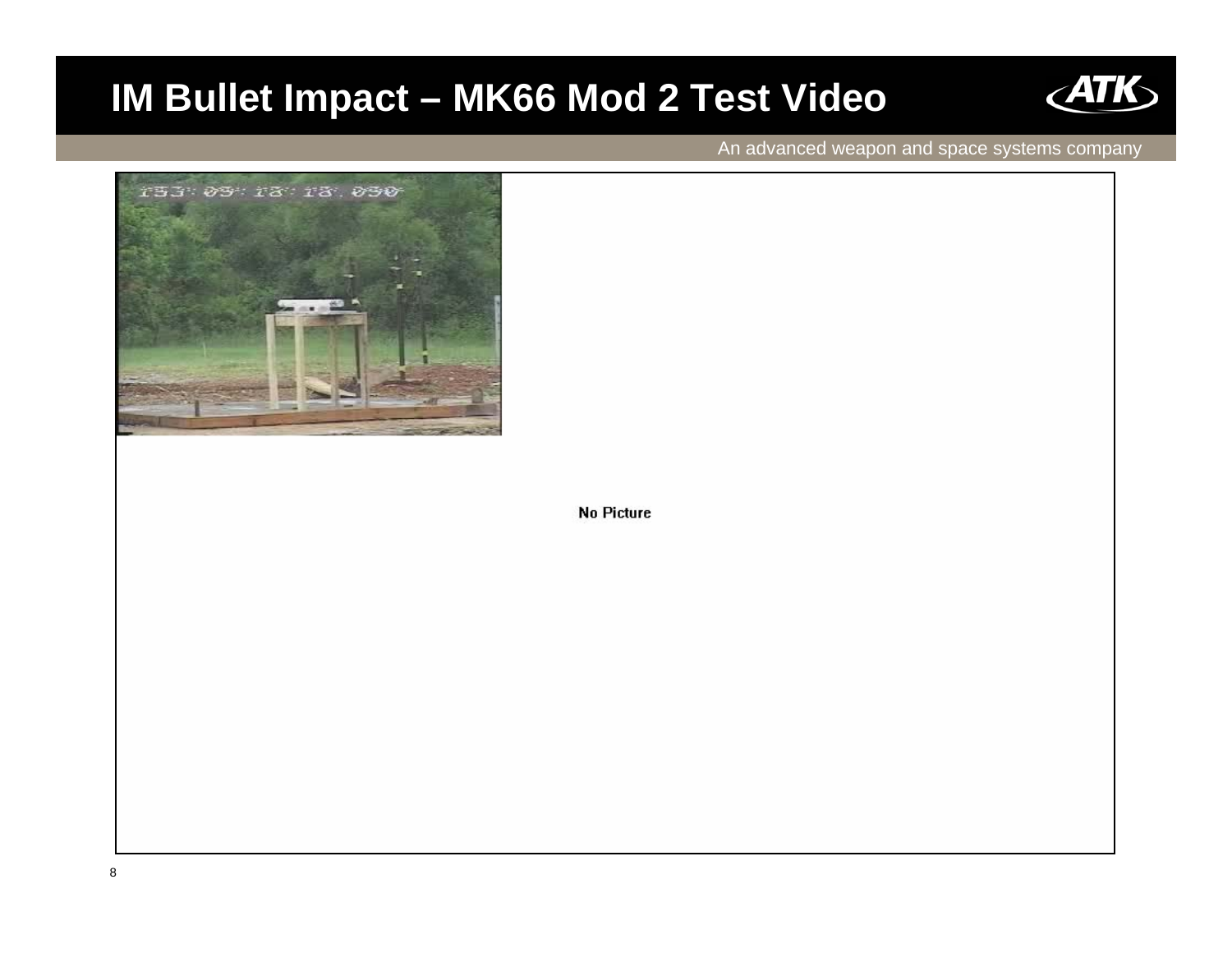# **IM Bullet Impact - CRDA Composite Test Video**



An advanced weapon and space systems company



**No Picture**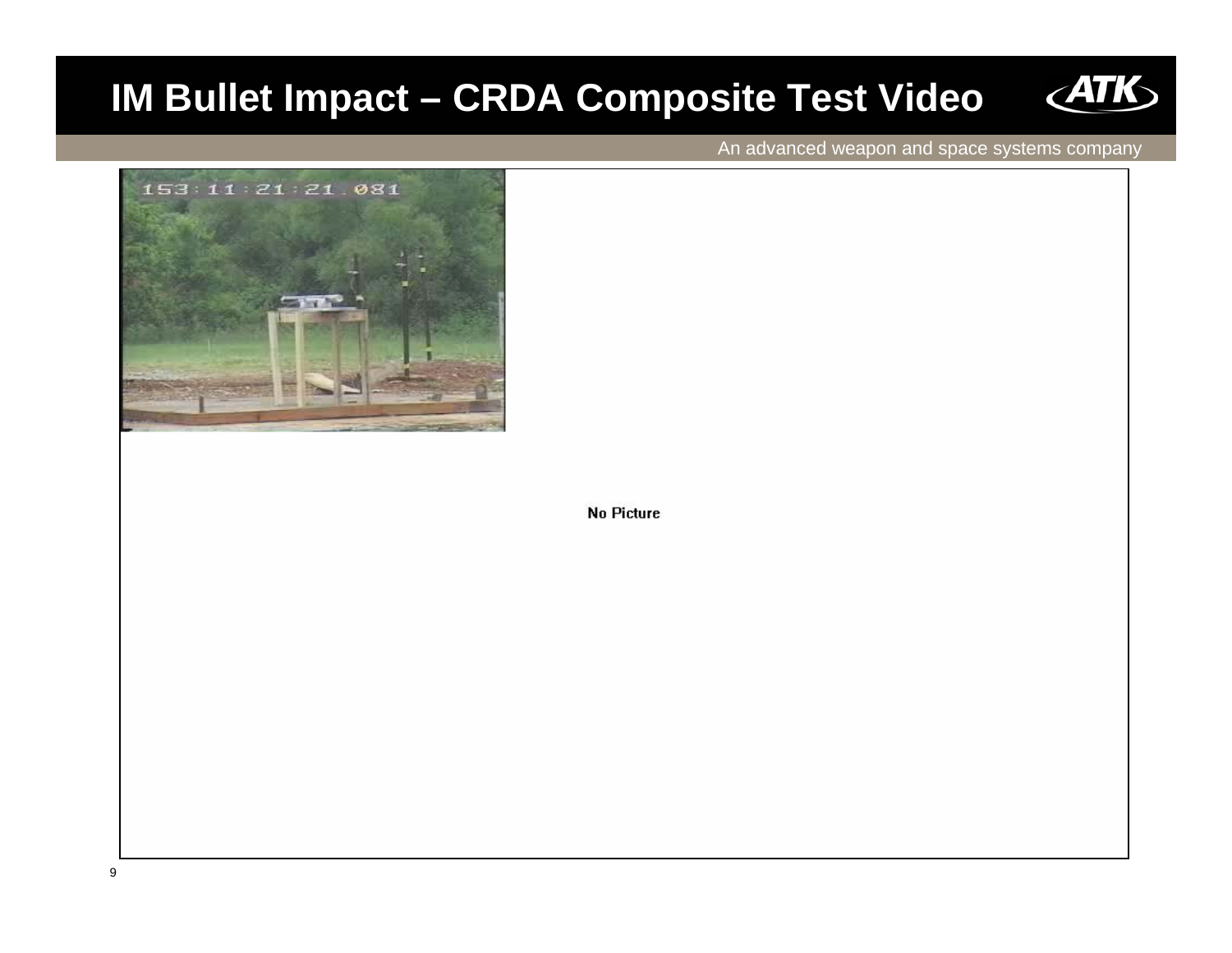# **IM Fragment Impact Test**



#### **Fragment Impact Testing**

•2 CRDA Composite Case Motors + 2 MK66 Mod 2 Motors w/Aluminum Case



#### Test Setup

- Army test specification; 18.6 gm conical steel frag at 6000 ft/s
- Rocket w/o warhead
- Target Center of Rocket Motor

• Test unit lightly secured with band straps & foam blocks, but free to move after impact

#### Instrumentation

- High Speed Video
- Fragment velocity screen
- Blast over -pressure gauges

## **CRDA Motors Exhibited A Smaller DebrisCRDA Motors Exhibited A Smaller Debris Field Than the MK66 Mod 2 Motors. Field Than the MK66 Mod 2 Motors.**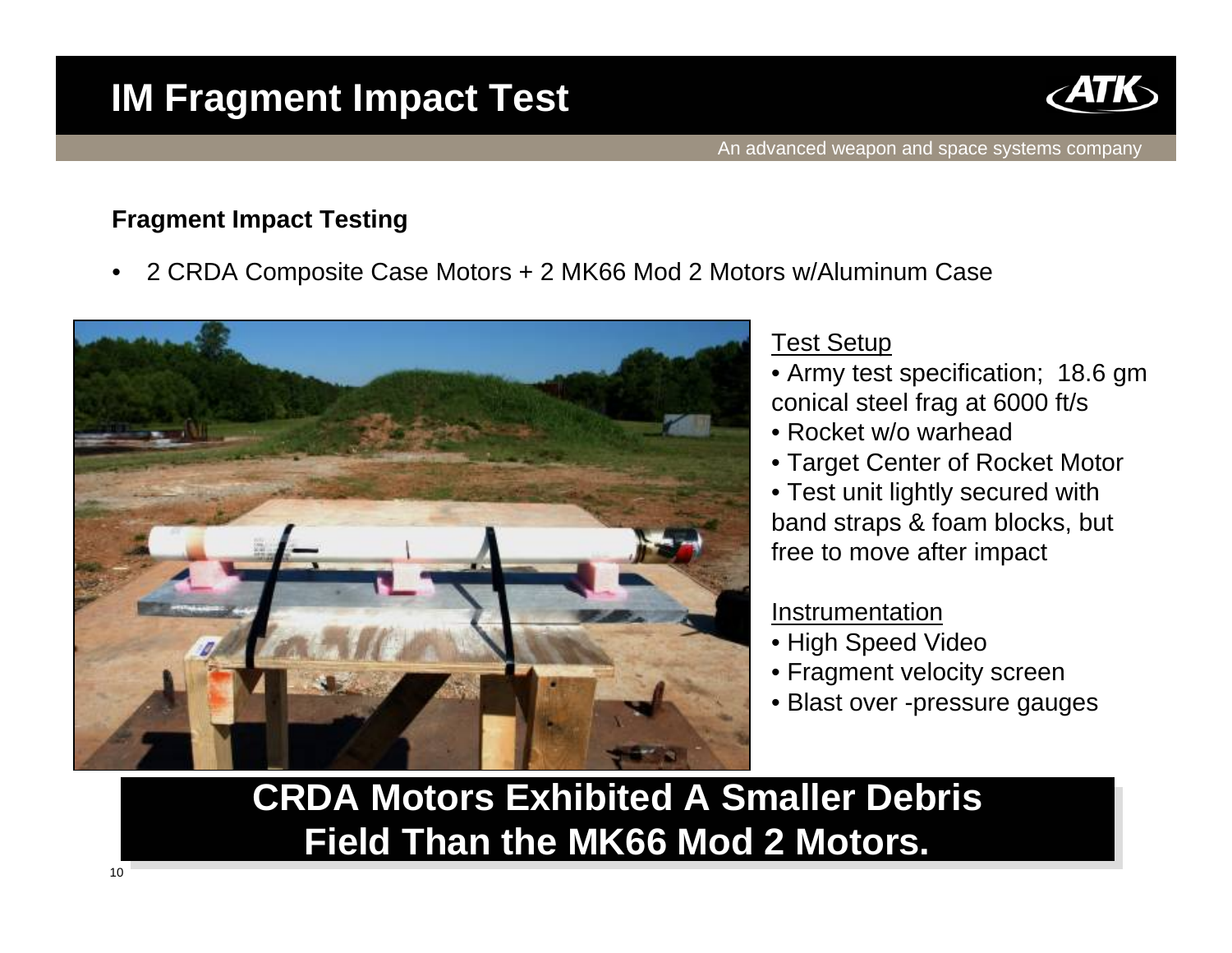# **IM Fragment Impact - MK66 Mod 2 Test Video**



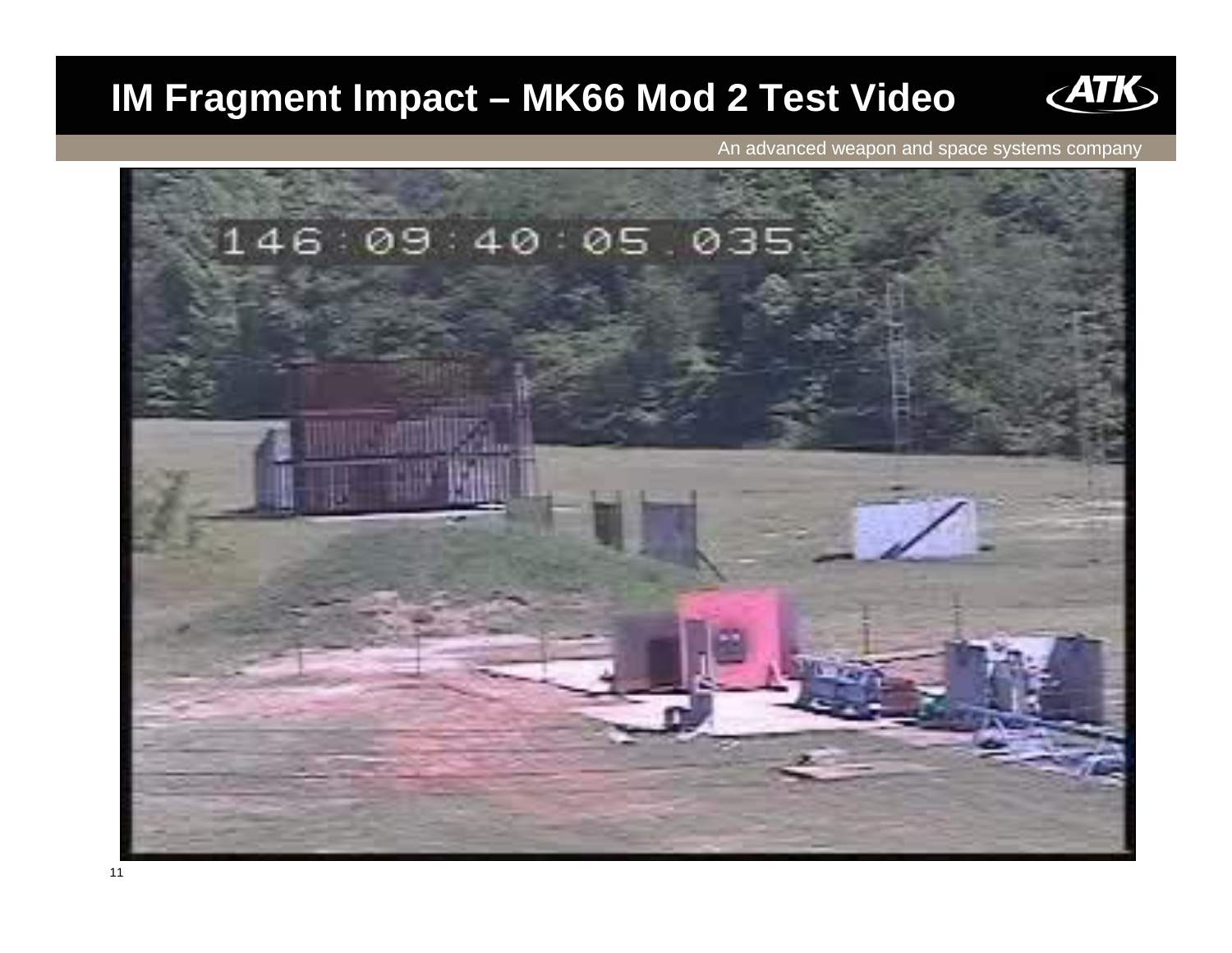# **IM Fragment Impact - CRDA Motor Test Video**



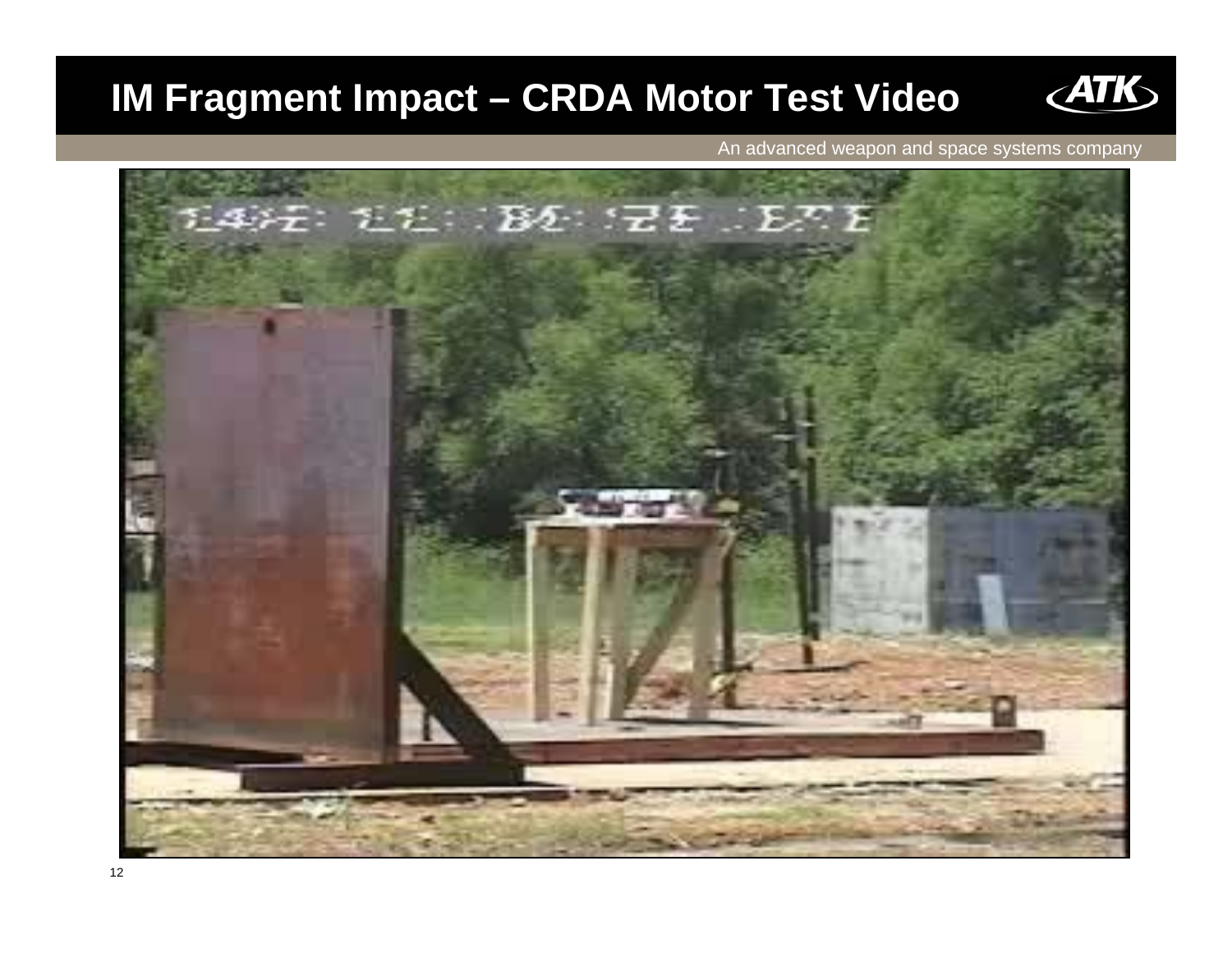### **IM Fragment Impact - Test Results**



An advanced weapon and space systems company

| <b>Parameter</b>                                                     |      | Test 1   Test 2   Test 1   Test 2  <br>MK66 MK66 CRDA CRDA |     |     |
|----------------------------------------------------------------------|------|------------------------------------------------------------|-----|-----|
| Rocket Forward End Distance Traveled (ft)                            | 300  | 210                                                        | 165 | 120 |
| Rocket Aft End Distance Traveled (ft)                                | 19   | 28                                                         | 15  | 19  |
| Approx. Number of Small Metal Fragments<br>Outside 50 ft Radius      | 6    | 8                                                          |     |     |
| <b>Location of Largest Burned Propellant</b><br>Piece (ft)           | 40   | 120                                                        |     | 20  |
| <b>Total Mass of Unburned Propellant Pieces</b><br>(gms)             | 1530 | 241                                                        | 128 | 140 |
| Approx. Number of Unburned Propellant<br>Pieces Outside 50 ft Radius | 2    | 3                                                          |     |     |





## **CRDA Composite Case Motors Exhibited CRDA Composite Case Motors Exhibited Less Severe Reaction Than MK66 Mod 2 MotorsLess Severe Reaction Than MK66 Mod 2 Motors**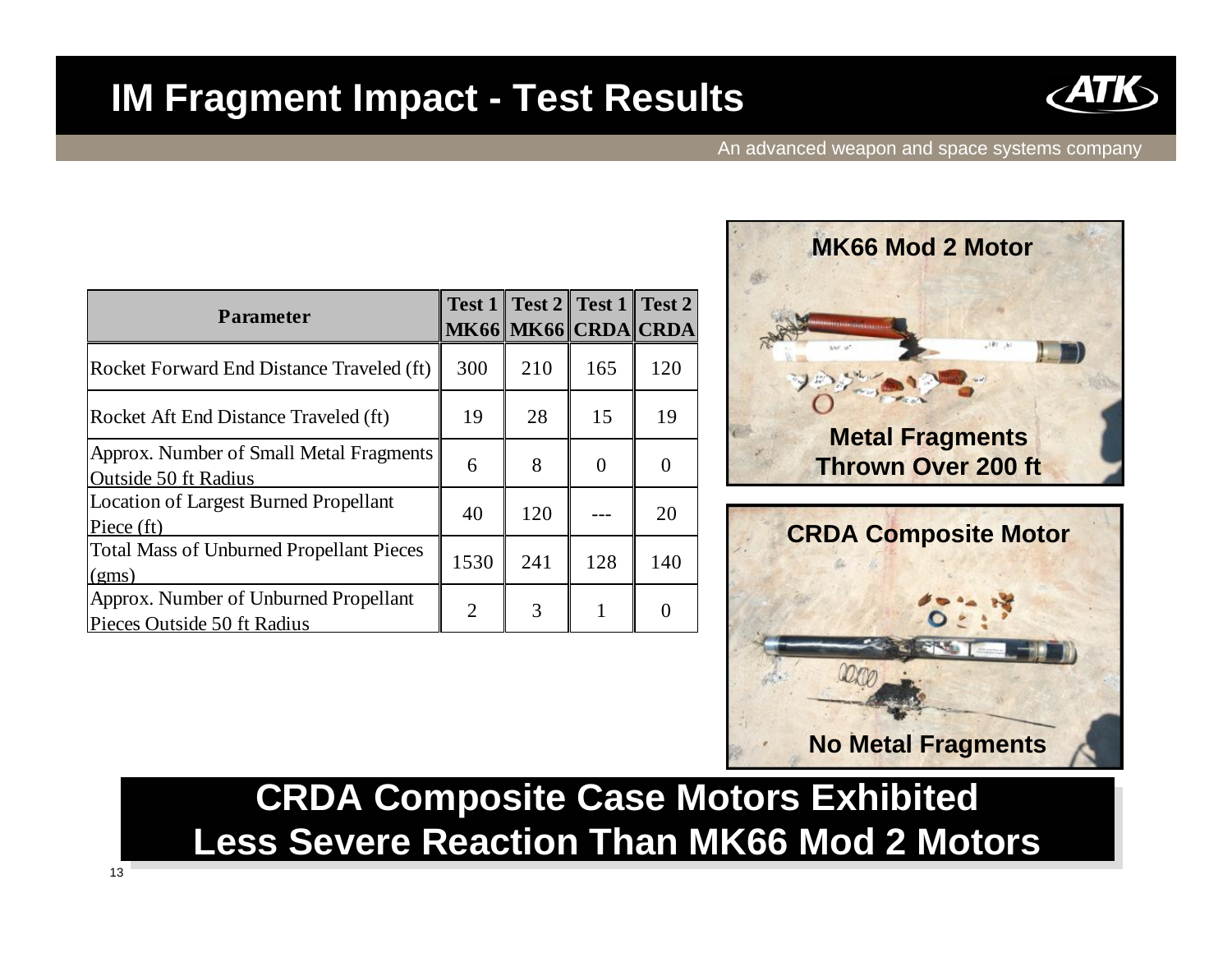## **IM Fast Cook Off Test**



### **Fast Cook Off Testing**

•2 CRDA Composite Case Motors + 2 MK66 Mod 2 Motors w/Aluminum Case



### Test Setup

- Two rockets in pit at same time, w/o warheads
- Separated by steel barrier
- Test units lightly secured with band straps & foam blocks, but free to move after impact
- Placed 3 feet above fuel level on metal grate
- 2000 gallons of JP-8 fuel with 30 gallons of gasoline

### Instrumentation

- High Speed Video
- Thermocouples

### **Fast Cook Off Testing Performed Fast Cook Off Testing Performed at Redstone Technical Test Center at Redstone Technical Test Center**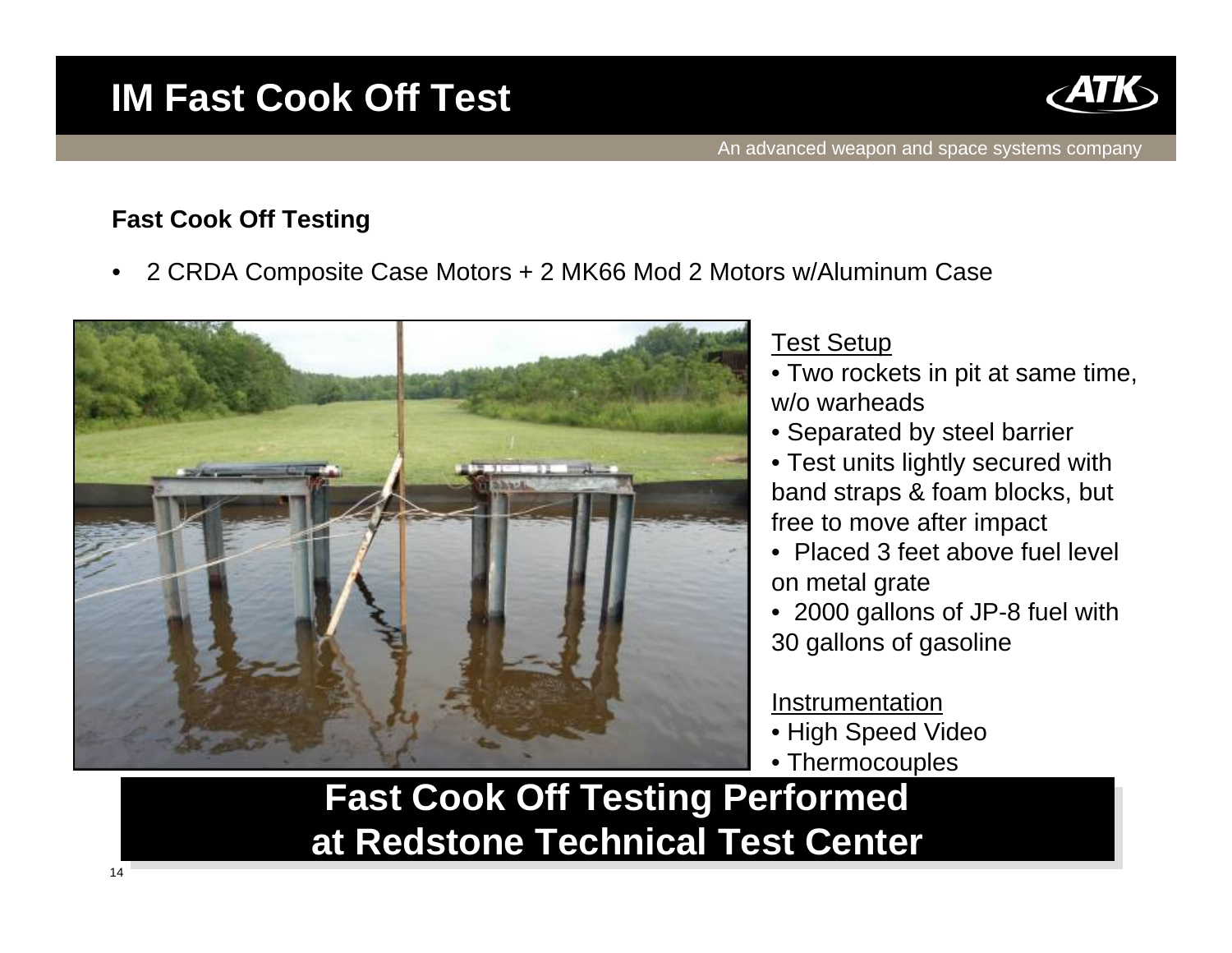## **IM Fast Cook Off Test - MK66 Mod 2 Video**



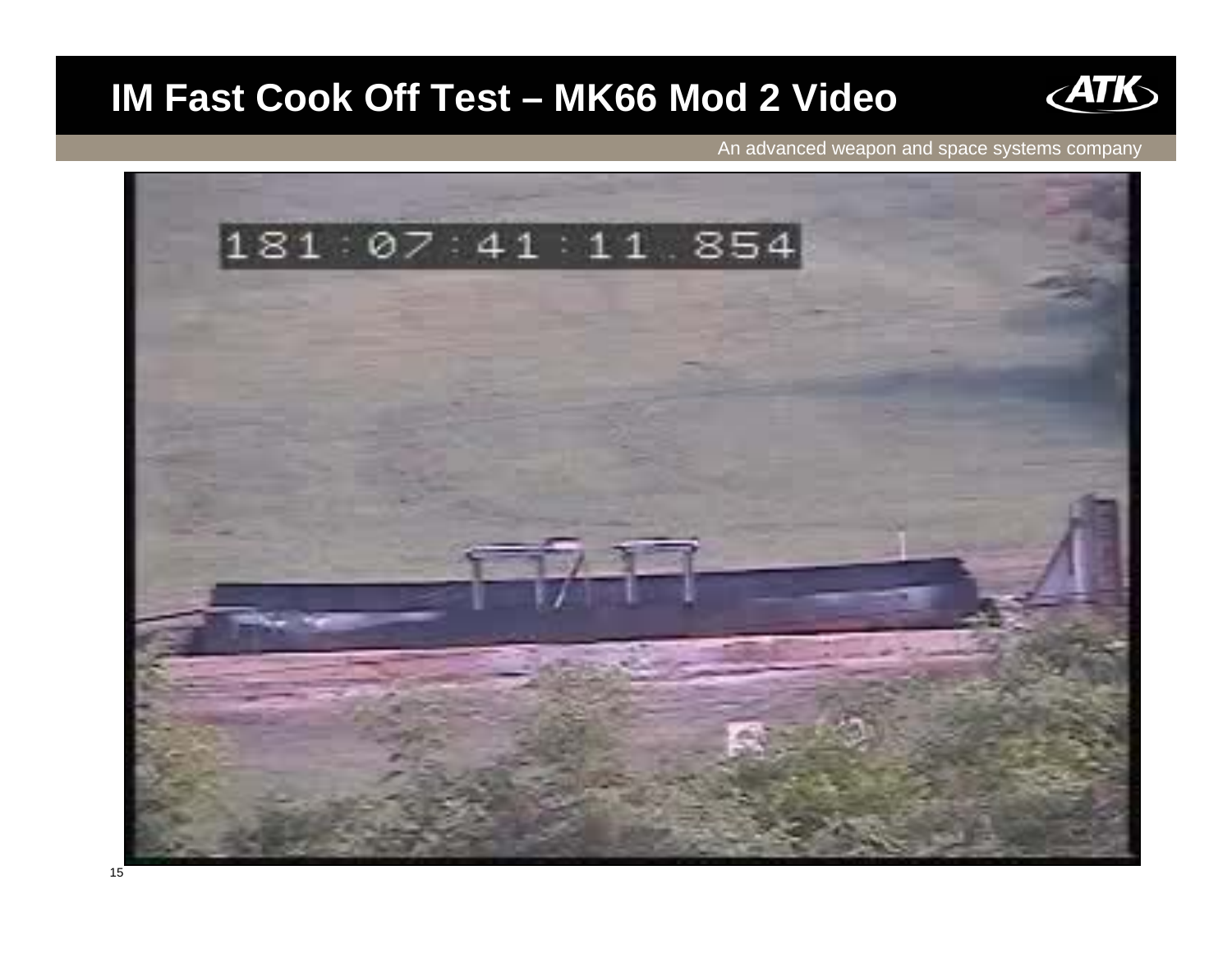#### $\angle$ ATK **IM Fast Cook Off Test – CRDA Composite Video**

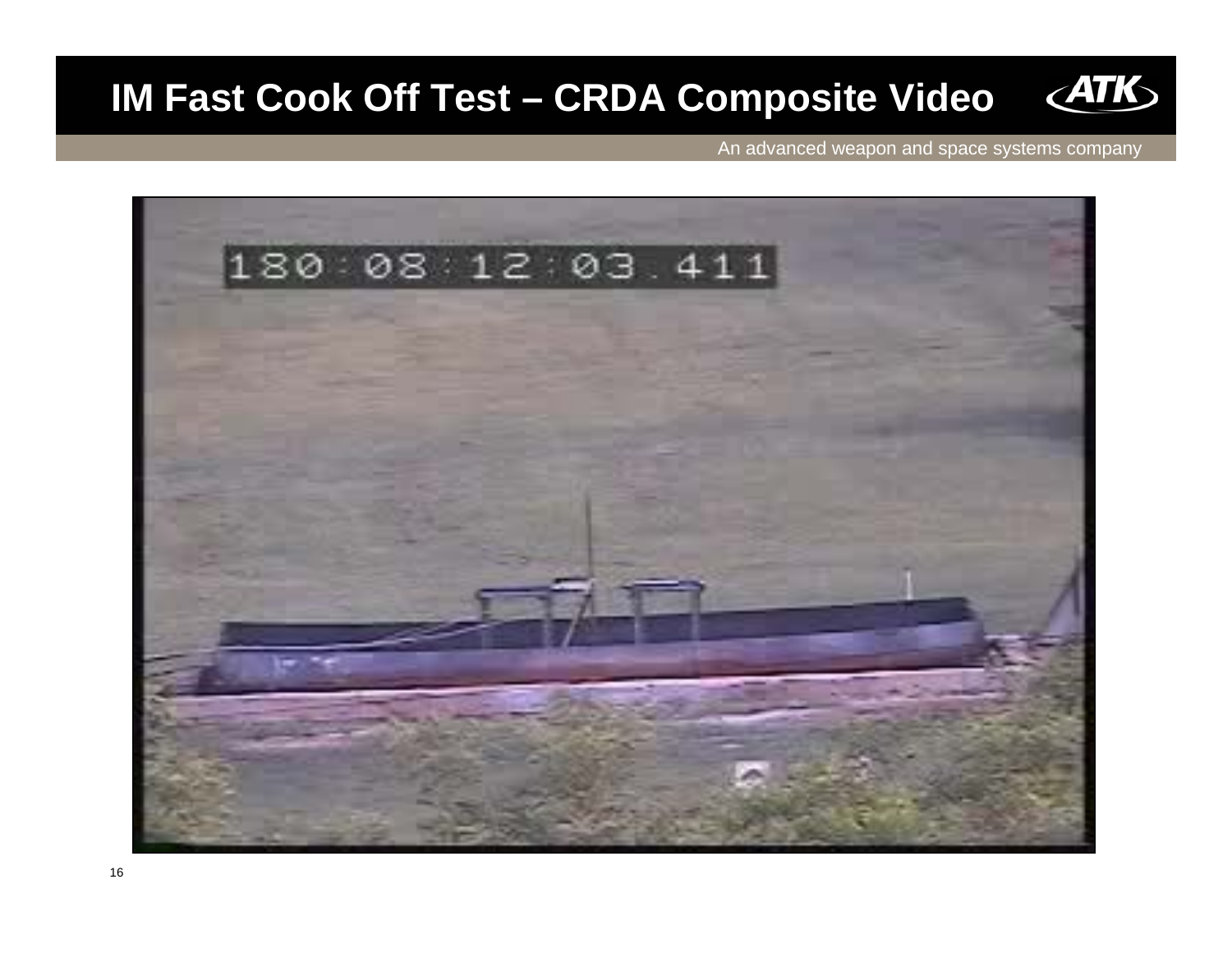### **IM Fast Cook Off Test - Results**



An advanced weapon and space systems company





| <b>Parameter</b>                                    | <b>Test 1</b><br><b>MK66</b> | Test 2<br><b>MK66</b> | Test 1<br><b>CRDA</b> | Test 2<br><b>CRDA</b> |
|-----------------------------------------------------|------------------------------|-----------------------|-----------------------|-----------------------|
| <b>Estimated Time to Motor Ignition (sec)</b>       | 83                           | 85                    | 73                    | 67                    |
| Approximate Temperature at Ignition (°F)            | 1200                         | 1300                  | 1300                  | 1400                  |
| Location of Largest Burned Propellant<br>Piece (ft) | 120                          | 54                    | In pit                | Next to pit           |

# **CRDA Composite Case Motors Were Contained CRDA Composite Case Motors Were Contained Within the 50ft Radius Requirement Within the 50ft Radius Requirement**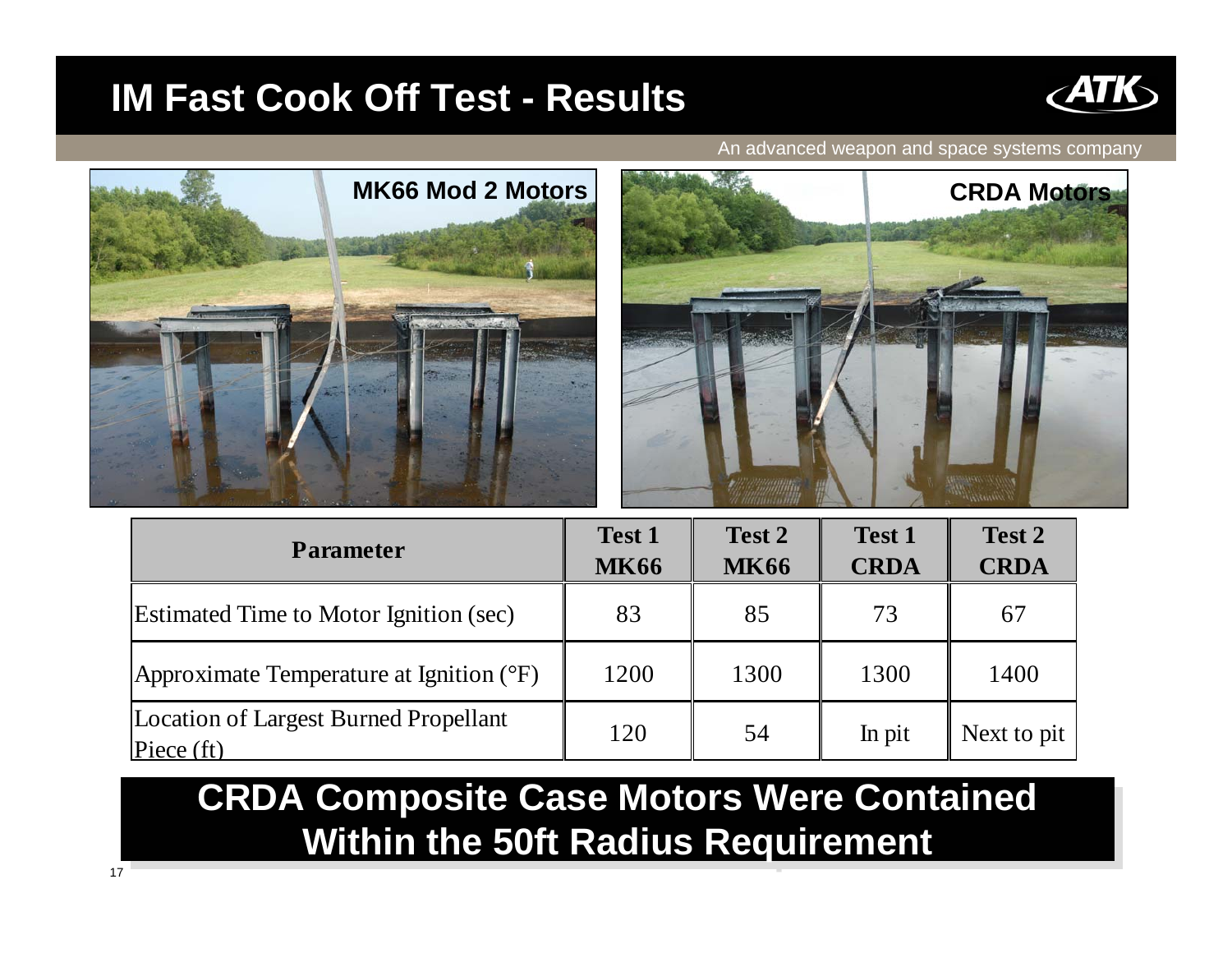# **Preliminary IM Testing – Results & Summary**



An advanced weapon and space systems company

| <b>Test Type</b>               | <b>MK66</b>     | <b>CRDA</b>      |  |
|--------------------------------|-----------------|------------------|--|
|                                | <b>Aluminum</b> | <b>Composite</b> |  |
| <b>Bullet Impact (.50 Cal)</b> |                 |                  |  |
| <b>Frag Impact (Army)</b>      | $III - IV$      |                  |  |
| <b>Fast Cook Off</b>           | IV              |                  |  |

**CRDA Composite Case Motors…**

- meet MK66 ballistic performance requirements
- demonstrate less severe reactions than MK66 Mod 2 for (Army) fragment impact tests and Fast Cook Off tests
- match MK66 Mod 2 IM response for bullet impact (.50 Cal) test

# **CRDA Composite Case Motors Exhibit Improved IM CRDA Composite Case Motors Exhibit Improved IM Response for Fragment Impact and Fast Cook Off Response for Fragment Impact and Fast Cook Off**